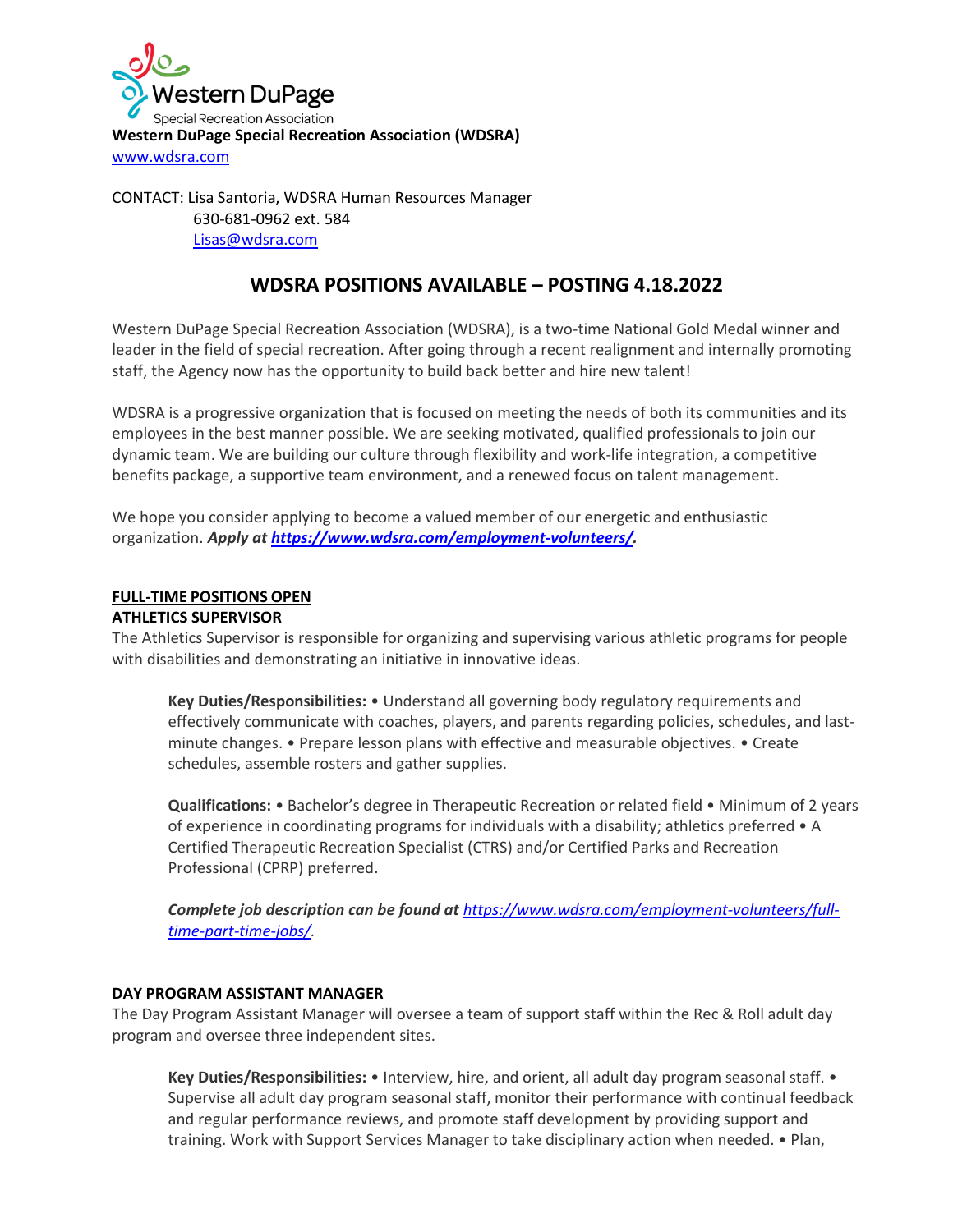develop, implement and evaluate program content for all the adult day programs. Input program details into the registration system to facilitate brochure development and participant enrollment.

**Qualifications:** • Bachelor's degree from an accredited college or university based on a major in Therapeutic Recreation or a related field • A minimum of 3 years coordinating programs • A minimum of 1 year of supervisory experience • A minimum of 1 year of adult day program experience • A Certified Therapeutic Recreation Specialist (CTRS) and/or Certified Park and Recreation Professional (CPRP) preferred

*Complete job description can be found at [https://www.wdsra.com/employment-volunteers/full](https://www.wdsra.com/employment-volunteers/full-time-part-time-jobs/)[time-part-time-jobs/.](https://www.wdsra.com/employment-volunteers/full-time-part-time-jobs/)*

### **INCLUSION SUPERVISOR**

The Inclusion Supervisor candidate should be energetic, detail-oriented, creative at solving problems, and passionate about inclusion.

**Key Duties/Responsibilities:** • Provide specialty training to seasonal inclusion staff in areas of ADA compliance, and behavior management and handle with care crisis management techniques and overseeing their performance in inclusion programs, and mentor/support staff as needed. • Analyze member district program requirements then secure appropriate staff support based on participant needs and staff skillset, create/secure necessary support tools, and provide appropriate communications with all parties to ensure a successful inclusion experience. • Assess participant needs and develop individualized accommodation plans addressing ADA compliance, and behavior management and handle with care crisis management techniques to ensure each participant's success and safety during inclusion programs.

**Qualifications:** • Bachelor's Degree from an accredited college or university based on a major in Therapeutic Recreation or a related field • A minimum of 3 years working with individuals with disabilities • Behavior Management, training, and scheduling experience preferred A Certified Therapeutic Recreation Specialist (CTRS) and/or Certified Park and Recreation Professional (CPRP) preferred.

*Complete job description can be found at [https://www.wdsra.com/employment-volunteers/full](https://www.wdsra.com/employment-volunteers/full-time-part-time-jobs/)[time-part-time-jobs/.](https://www.wdsra.com/employment-volunteers/full-time-part-time-jobs/)*

#### **PROGRAM SUPERVISOR**

The Program Supervisor is responsible for providing a well-rounded cultural arts experience; the focus will include dance, art, music, the WDSRA drama program, and any other cultural arts that might interest you.

**Key Duties/Responsibilities:** • Develop relationships with community partners, research current trends and prepare lesson plans with effective and measurable objectives to create innovative year-round therapeutic recreational programming. • Collaborate with parents, teachers, and school districts to facilitate, implement and evaluate well-organized and successful camp experiences. • Assess participants' specific needs and create individualized behavior plans to help make every participant successful in each program. • Orient, train, mentor and evaluate camp staff and volunteers. Assist with training, supporting, and monitoring of seasonal staff's performance through specific program oversight. Secure and monitor contracted specialty instructors as needed.

**Qualifications:** • Bachelor's degree in Therapeutic Recreation or related field • Minimum of 2 years of experience in coordinating programs for individuals with a disability; athletics preferred • A